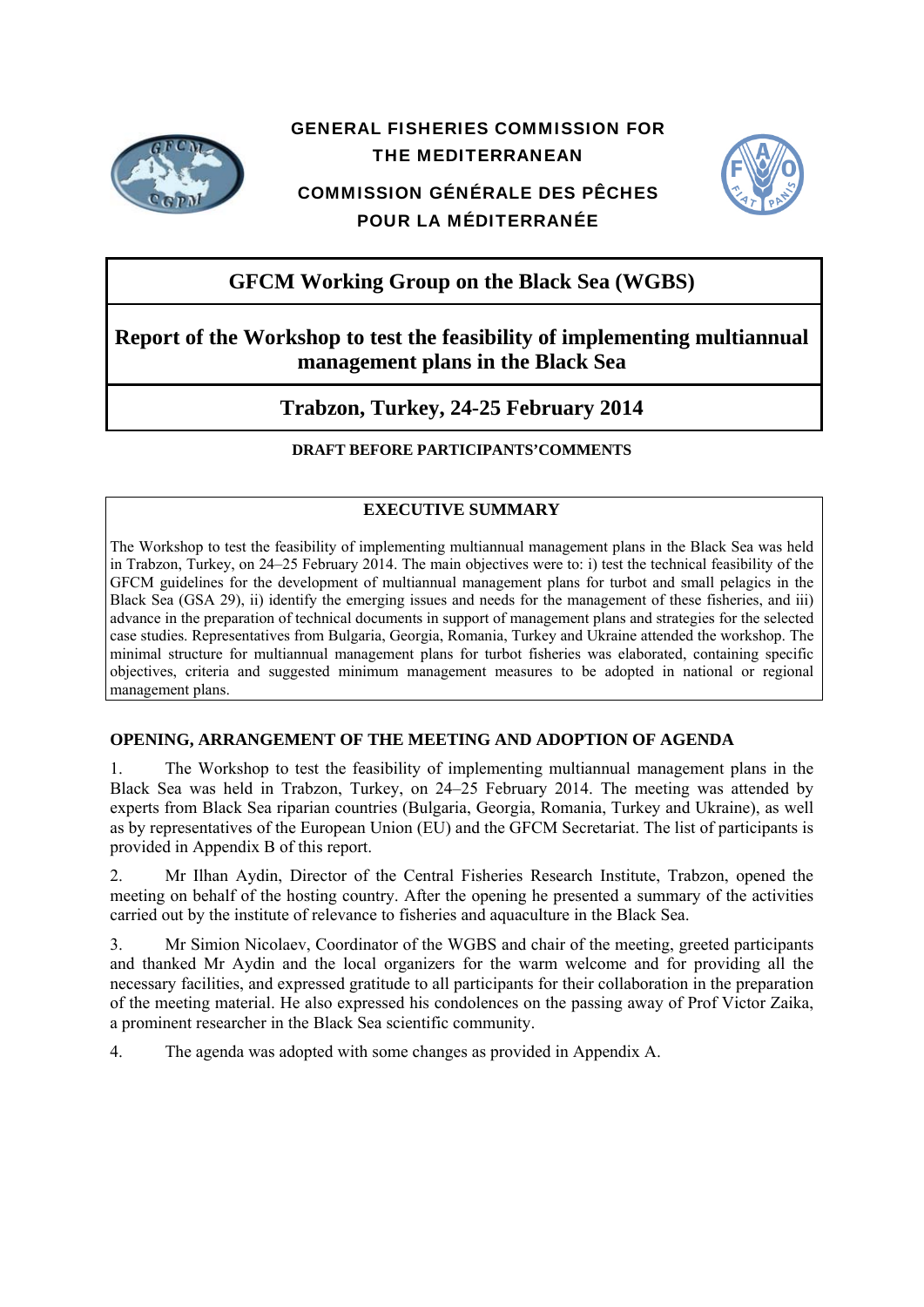5. Mr Miguel Bernal, from the GFCM Secretariat, provided an overview of the GFCM Framework Programme activities aimed at testing the feasibility of GFCM management guidelines. He noted that the feasibility of the guidelines had been tested in case studies of selected fisheries in the Mediterranean: small pelagics in the Adriatic Sea, small pelagics in the Alboran Sea, deep water pink shrimp and associated species in the Strait of Sicily, and deep water red shrimps in the eastern Mediterranean basin. For the Black Sea, two case studies had been selected: turbot and small pelagic fisheries. The objectives of the workshop were presented as follows:

- to test the technical feasibility of the GFCM guidelines (on management plans, capacity control and precautionary conservation measures) for the development of multiannual management plans for turbot and small pelagic fisheries in the Black Sea;
- to identify emerging issues and needs for the management of these fisheries; and
- to advance in the preparation of technical documents in support of management plans and strategies for the selected case studies.

# **INTRODUCTION OF THE GFCM GUIDELINES ON MANAGEMENT PLANS, FISHING CAPACITY AND PRECAUTIONARY MEASURES**

6. Mr Marcelo Vasconcellos, from the GFCM Secretariat, gave an overview of three GFCM management guidelines of relevance to the workshop: i) Guidelines on a general management framework and presentation of scientific information for multiannual management plans for sustainable fisheries in the GFCM area (discussed and approved at the thirty-sixth session of the Commission, 2012); ii) Guidelines on the management of fishing capacity in the GFCM area (Resolution GFCM/37/2013/2) and iii) Guidelines on precautionary conservation measures pending the development and adoption of GFCM multiannual management plans for relevant fisheries at the subregional levels in the GFCM area (discussed and approved at the thirty-seventh session of the Commission, 2013).

7. In the ensuing discussions it was noted that: i) the development of management plans should be preceded by the evaluation of the effects (biological and socioeconomic) of the proposed management measures, using quantitative methods whenever possible, ii) the development of a subregional management plan did not preclude the possibility for countries to develop their national plans, as long as the national plans were consistent with and not less restrictive than the subregional plan, and iii) the monitoring of the plan, including the status of stocks, should be based on the best available information, from analytical assessments to empirical data and proxies. A management plan could also provide for necessary improvements in the monitoring systems, should that be identified as an issue for the management of the fisheries. Referring to the issue of data limitation, participants were reminded of the need to apply the precautionary approach, where the lack of data should not be an excuse to postpone the development of fisheries management plans. Similarities between the GFCM management guidelines and the EU Marine Strategy Directive were noted, since both aimed at improving the status of resources using a system of indicators and reference points.

# **STATUS OF TURBOT AND SMALL PELAGIC FISHERIES IN THE BLACK SEA**

8. Mr Simion Nicolaev presented an overview of the Black Sea fisheries and discussed the main needs for sustainable development. He highlighted the most significant threats for fisheries in the Black Sea: i) high fishing effort and overfishing of important stocks (including turbot) that had possibly contributed to drastic drop of total landings by over 40% during the past 5 years; ii) climate change-driven anomalies in water stratification, circulation and temperature and their effects on fish behavior and distribution, as well as, on the distribution and abundance of jellyfish (it was noted for instance that massive jellyfish agglomerations prevented trawling for sprat in certain areas); iii) iIllegal, unreported and unregulated (IUU) fishing, which is a general issue in all Black Sea countries; iv) and the need to enhance regional cooperation. With regards to IUU fishing, he highlighted the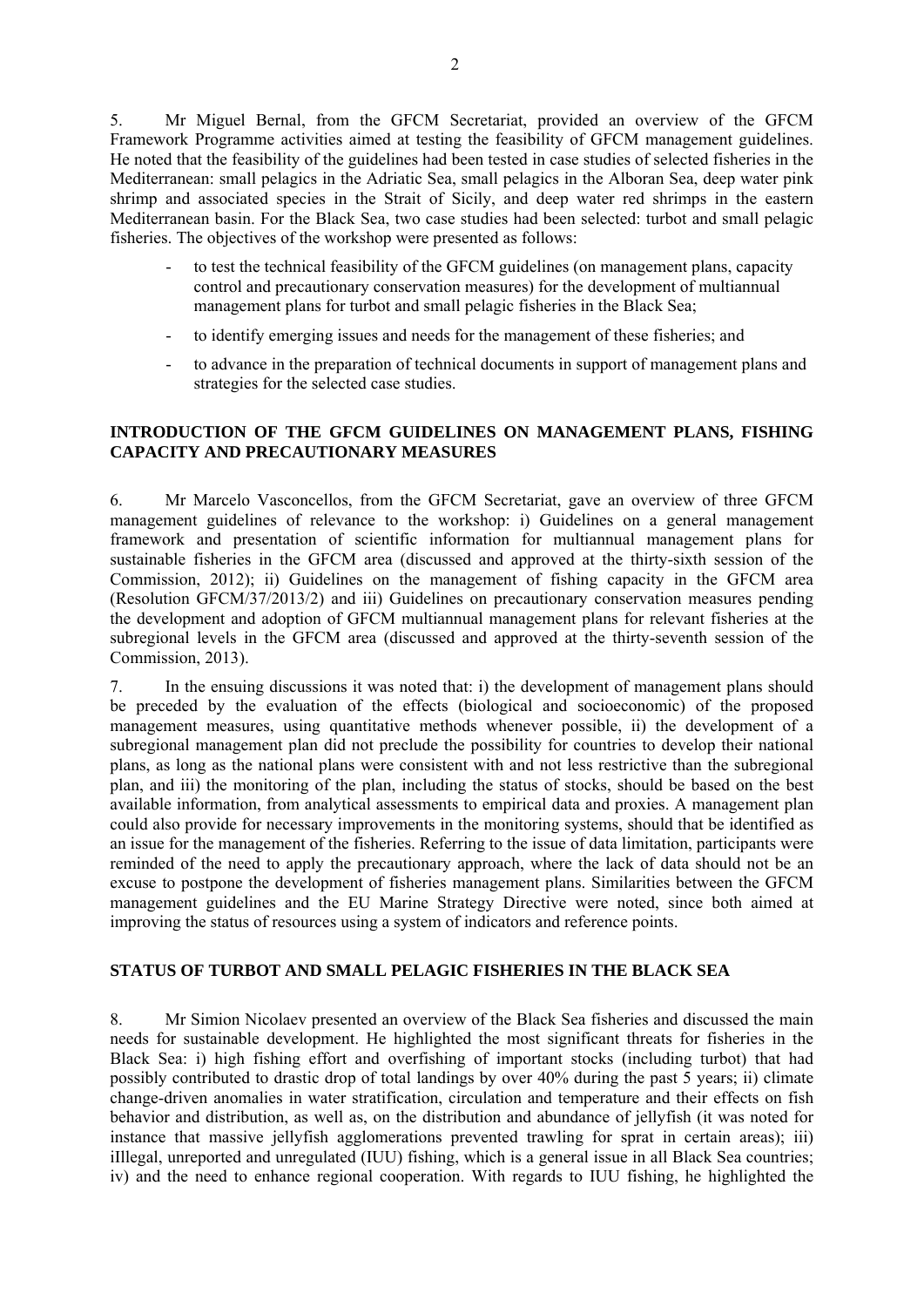relevance of the roadmap to fight IUU fishing in the Black Sea elaborated during the Joint GFCM-BSC Workshop on IUU Fishing in the Black Sea (25–27 February 2013). The presentation concluded pointing at the current opportunities for the regional management of fisheries in the Black Sea, including the Strategic Action Plan of the Black Sea Commission (BSC), the Memorandum of Understanding (MoU) between the Black Sea Commission (BSC) and the GFCM and the recently adopted GFCM Recommendation on the establishment of a set of minimum standards for bottom-set gillnet fisheries for turbot and conservation of cetaceans in the Black Sea. A list of relevant regional projects in support of fisheries management was also provided.

9. Mr Ertug Duzgunes presented views on a fisheries management plan for the Black Sea based on the results of the project "Strengthening the regional capacity to support the sustainable management of the Black Sea Fisheries: Bulgaria, Romania, Turkey, Ukraine" (Joint Operational Programme "Black Sea 2007–2013"). He described the current situation of fisheries management in the countries, discussed necessary actions for the sustainable use of Black Sea fish stocks and basic requirements for the development of a fishery management plan. In terms of overall objectives for Black Sea fisheries management plans, the following were highlighted: i) sustainable management of marine fisheries in the Black Sea marine ecosystem; ii) conservation and protection of nature, iii) maintaining and/or restoring biological diversity; iv) increase employment; and v) continued food supply to citizens through fisheries, aquaculture and ecotourism.

10. Mr Gheorghe Radu presented an outline of the project MareFrame which was aimed at fostering the widespread use of Ecosystem-based Approach to Fisheries Management (EAFM) in EU waters. The project objectives include the development of new data based on new tools and technologies, ecosystem models and assessment methods based on indicators of good environmental status and the development of decision support frameworks to support the implementation of EU marine and fisheries policies. The project, funded by the EU FP7, included 28 partners from 14 countries (Romania is the only participating country from the Black Sea) and should run for four years, from January 2014 to December 2017. The project would include the implementation of a case study in the western Black Sea, where ecosystem models would be used to analyze the restoration of turbot fisheries, considering both the effect of fisheries and ecosystem change occurred in the last decades.

11. Mr Baris Salihoglu presented the results of a coupled ecosystem model of the Black Sea incorporating physical processes and trophic dynamics of lower and higher trophic levels organisms. The model had been used to simulate expected changes in the future ecosystem functioning of the Black Sea under changing climatological and fisheries conditions. The presentation highlighted the need to account for the ecosystem-wide impacts of anthropogenic and climatologic stressors in the analysis of options for the sustainable management of commercially important fish stocks.

12. Mr Miguel Bernal summarized the conclusions and advice from the SAC Subcommittee on Stock Assessment regarding the status of turbot and small pelagic stocks in the Black Sea. For turbot, two assessments had been analyzed. One assessment had considered a single Black Sea stock and concluded that the stock was currently depleted and in overfishing. The other assessment covered a northwestern population in Ukrainian waters and had concluded that the stock was in overfishing, with a slight decreasing trend in spawning stock biomass. The Subcommittee advice was that a recovery plan was needed for the stock and that fishing mortality had to be reduced to allow the stock to recover. The Subcommittee had also recommended reaching an agreement on stock limits for the purpose of stock assessment. The stock of sprat had been considered under moderate exploitation rate with an average biomass sustainably exploited. The SC advice was to avoid increase in fishing mortality. Given the natural fluctuations in stock size, the SC had also recommended considering recruitment estimates in future management advice. The status of anchovy stock in the Black Sea was currently unknown (the stock in the Azov Sea was considered moderately exploited and with a high biomass). Available data on the Black Sea anchovy stock suggested that the current level of fishing mortality might not be precautionary. The SC had recommended that the continuation of surveys and the improvement of survey coverage be ensured to enable the monitoring of the status of the stock. The stock of whiting had been assessed in 2013 and considered in overfishing, with higher exploitation in the southern part. The reduction of fishing mortality and the improvement of the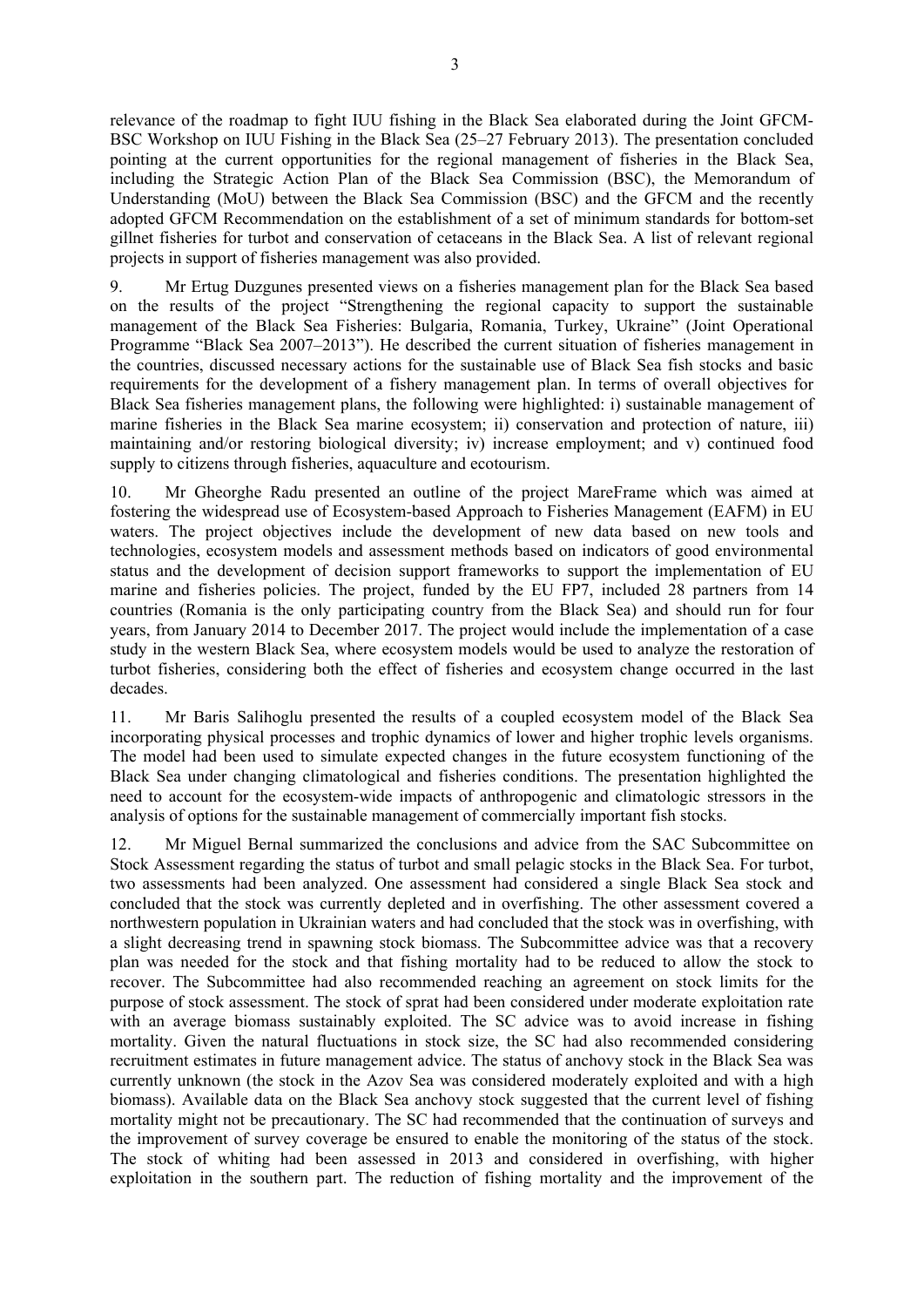selection pattern of fisheries had been recommended by the stock assessment working group. The SC had further recommended harmonizing management and data regulations and adopting management measures aimed at minimize discards. Mr Bernal also presented the recently developed framework for describing stock status and providing management advice in relation to reference points (Document GFCM/SAC16/2014/6), submitted for approval by the SAC. The framework was expected to facilitate the elaboration of advice by the Subcommittee on Stock Assessment in the future.

13. Each participating country presented a summary of its national fisheries for turbot and small pelagics, highlighting the technical, socioeconomic and institutional characteristics of these fisheries as well as the main issues for the sustainable use of the resources. Mr Gheorghe Radu presented the report for Romania, Mr Violin Raykov for Bulgaria, Ms Irine Lomashvili for Georgia, Mr Vladyslav Shlyyakhov for Ukraine and Mr Ali Gucu for Turkey. The presentations were followed by questions aimed at clarifying doubts regarding the information presented orally or in the questionnaires submitted to the GFCM Secretariat prior to the meeting.

# **SUMMARY OF EMERGING ISSUES AND NEEDS FOR SUB-REGIONAL MANAGEMENT PLANS**

14. In the ensuing discussions, participants agreed on a list of high priority issues that would need to be addressed in a management plan for turbot in the Black Sea. These were:

- o Sustainability of the resources, including the need for a precautionary system that maintain the target and associated stocks within safe biological limits. With regards to turbot, the recovery of the stock and the identification of stock boundaries were viewed as priority actions. The main associated species to be covered in the plan were thomback ray, common stingray and picked dogfish
- o IUU fishing
- o Ecosystem interactions, including:
	- By-catch of turbot in other fisheries (e.g. Rapana beam trawl)
	- Incidental catches of small cetaceans in the main target fishery (bottom gillnet)
	- Potential impacts of environmental changes (alien species introductions, eutrophication, habitats change/damage, climate change, etc.) on the stock and fisheries
- o Socioeconomic implications of the plan

15. Due to the limited time available, the remaining part of the meeting concentrated on the elements of a management plan for turbot fisheries. Participants agreed to address the small pelagic fisheries in a future meeting dedicated to this topic.

## **SUBREGIONAL MANAGEMENT OBJECTIVES**

16. Different opinions were expressed with regards to the way forward to the implementation of a management plan for turbot fisheries in the Black Sea. Some participants were in favor of a subregional management plan, with common objectives, indicators and management measures to be followed by all riparian States. Others supported the adoption of regional guidelines, with a common structure for a turbot management plan, to support the development of national management plans. Irrespective of the model to be adopted, participants agreed to elaborate a minimal structure to be followed in the development of multiannual management plans for turbot fisheries in the Black Sea, containing objectives, criteria, measures and recommended priority areas for research. The agreed minimal structure is presented in Appendix C to this report.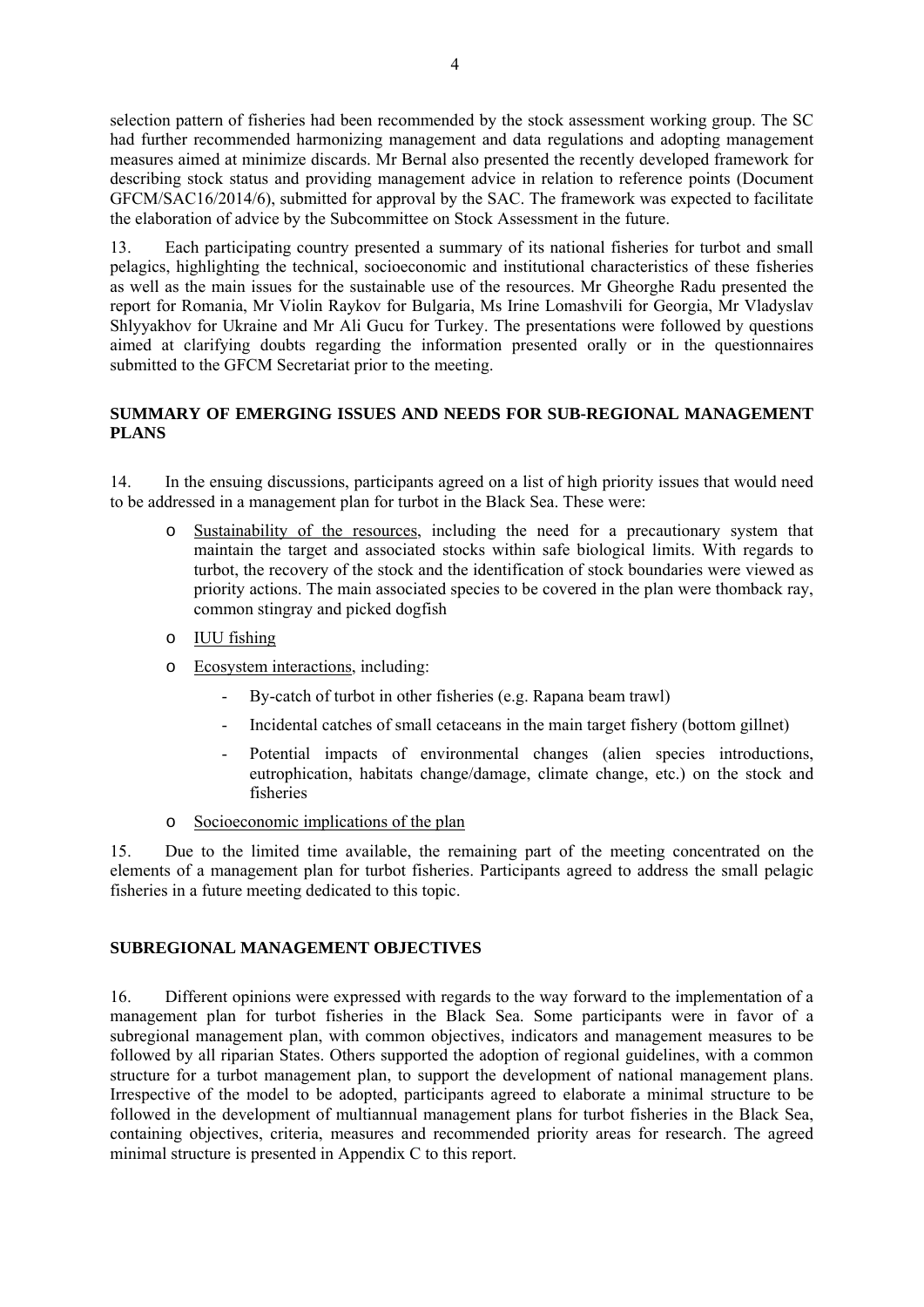### **PROPOSED FOLLOW-UP ACTIVITIES**

17. Participants agreed on the need to pursue the development of management plans for turbot and small pelagic fisheries in the Black Sea. In this regard, the Secretariat informed that the GFCM Framework Programme contained a specific work package on governance, under which further developments for Black Sea management plans could be envisaged, depending on the availability of funds. A follow-up meeting on management plans in the GFCM area was already being planned for the second half of 2014 and could also be used as a venue to continue the work initiated in the Black Sea, particularly for small pelagic fisheries which could not be well covered in the present workshop.

18. Agreement was also reached on the preparation of technical background documents providing a baseline description of the resources, fisheries and management of turbot and small pelagic fisheries in the Black Sea. The documents would be prepared by the GFCM Secretariat, based among others on the information gathered through the questionnaires completed by countries to prepare the workshop. A draft of the technical documents would be sent to participants for revision and comments prior to its finalization and publication.

## **GENERAL CONCLUSIONS AND RECOMMENDATIONS**

19. The following conclusions were adopted by the participants:

To advance towards the development of management rules and management plans for turbot fisheries in the Black Sea, following the proposed minimum structure, criteria and measures agreed by the workshop (included as Appendix  $\hat{C}$ ) and according to the following roadmap:

- a. Preparation by the GFCM Secretariat of a technical background document describing the current state of stocks, fisheries and existing legal frameworks
- b. Consultations with involved stakeholders at the national level, if and when appropriate
- c. Review by the GFCM Working Group of the Black Sea of the proposed minimum structure criteria and measures for each case study
- d. Other possible activities within the GFCM Framework Programme to further elaborate on these management plans.

# **ADOPTION OF THE REPORT**

20. The meeting formally adopted the minimum structure for the management of turbot as included in Appendix C on Tuesday 25 February 2014. The full report was adopted by e-mail on XX.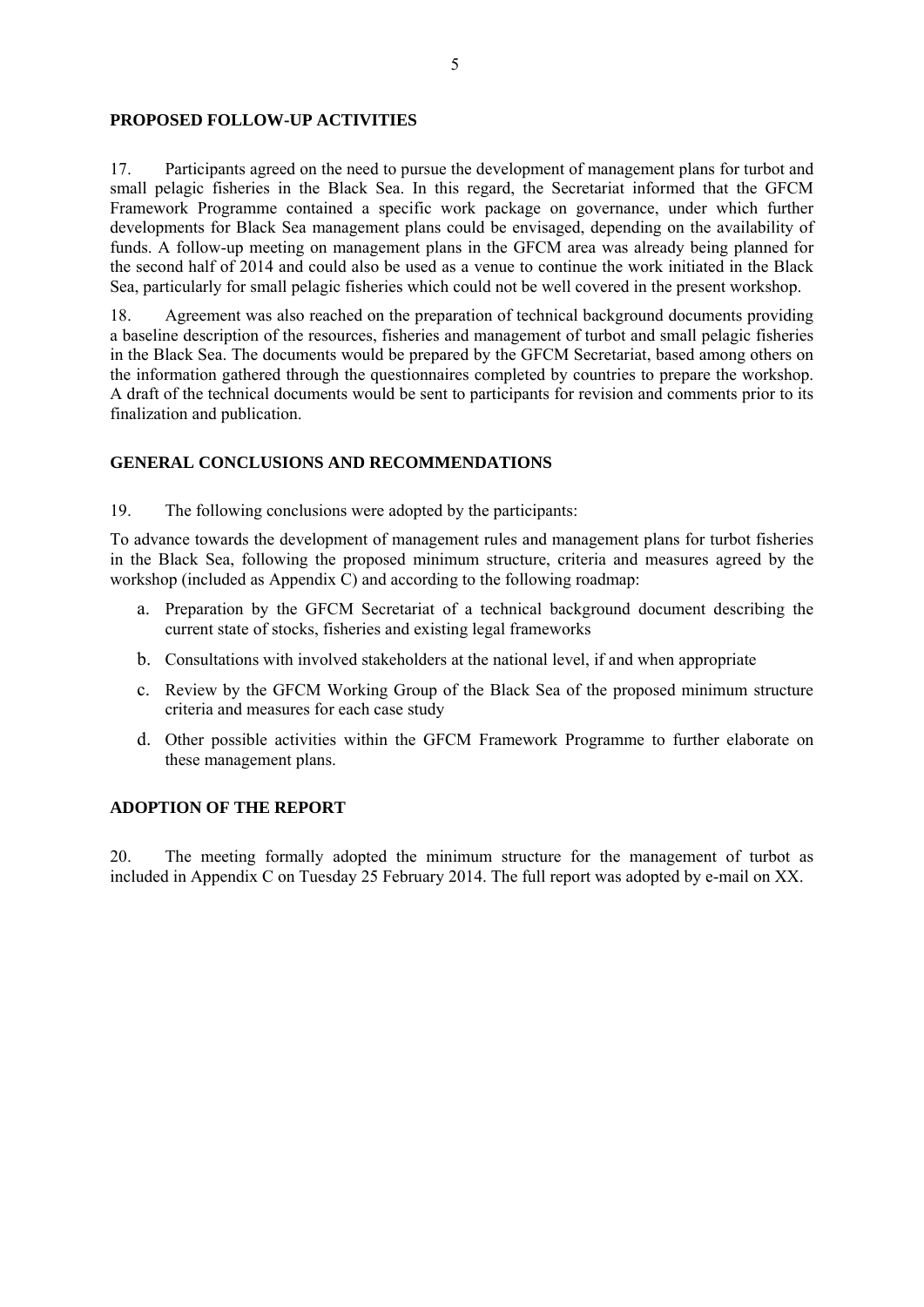## **Agenda**

**1. Opening and arrangement of the meeting** 

**2. Introduction of the GFCM guidelines on management plans, fishing capacity and precautionary measures** 

- **3. Status of Turbot and Small pelagic Fisheries in the Black Sea**
- **4. Summary of emerging issues and needs for sub-regional management plans**
- **5. Sub regional management objectives**
- **7. Proposed follow up activities**
- **8. Adoption of conclusions and recommendations**
- **9. Closure of the meeting**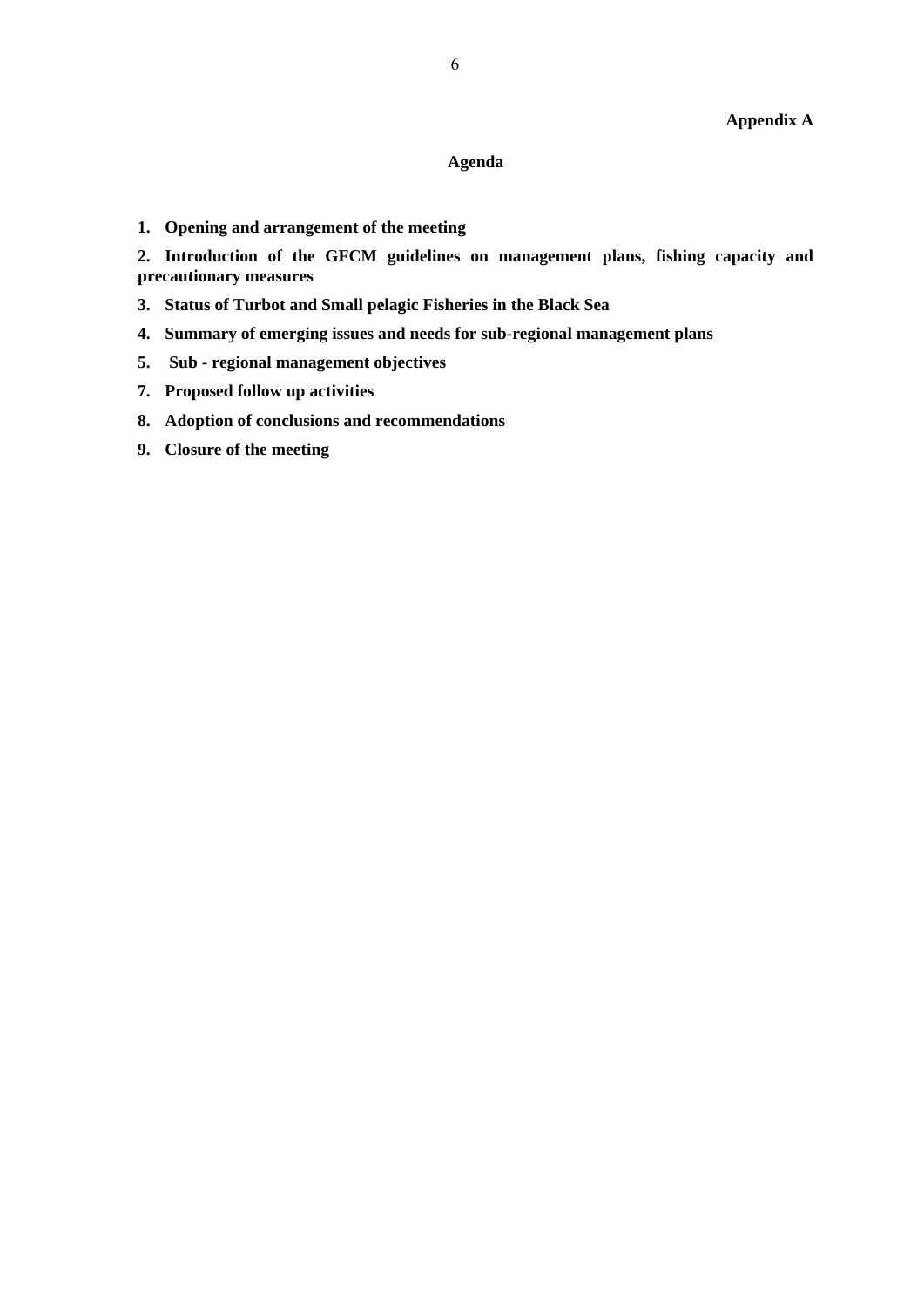#### **Appendix B**

### **List of participants**

#### **BULGARIA**

Ivelina BEKTCHIEVA Executive Agency for Fisheries and Aquaculture (EAFA) Hristo Botev 17 Sofia Tel.: +359 888209669 E-mail: ivelina.bektchieva@iara.government.bg

Violin RAYKOV Institute of Oceanology BAS 40 Parvi Mai str., P.O.Box 152 9000 Varna Tel.: +359 887 958 939 E-mail: vio\_raykov@abv.bg

### **GEORGIA**

Irine LOMASHVILI Chief Specialist Biodiversity Protection Service Ministry of Environment Natural Resources Protection E-mail: irinaloma@yahoo.com

## **ROMANIA**

Simion NICOLAEV **Director** National Institute for Marine Research and Development "Grigore Antipa" Blv. Mamaia 300 900581 Constanta Tel.: +40 241 543288 Fax: +40 241 831274 E-mail: nicolaev@alpha.rmri.ro

Gheorghe RADU National Institute for Marine Research and Development "Grigore Antipa" Blv. Mamaia 300 900581 Constanta Tel.: +40 724173294 E-mail: gpr@alpha.rmri.ro

#### **TURKEY**

Ilhan AYDIN Central Fisheries Research Institute Su Ürünleri Merkez Araştirma Enstitüsü Vali Adil Yazar Cd. No:14 Kaşüstü, Yomra, 61250, Trabzon Tel.: +90 5324845027 E-mail: ilhan61@gmail.com

Esra DENİZCİ General Directorate of Fisheries and Aquaculture Ministry of Food, Agriculture and Livestock Ankara Tel.: +90 3122864675 E-mail: esrafatma.denizci@tarim.gov.tr

Korkut Gökhan KURTAR General Directorate of Fisheries and Aquaculture Ministry of Food, Agriculture and Livestock Ankara Tel.: +90 5058060525 E-mail: gokhan.kurtar@tarim.gov.tr

Çağla TOZLU General Directorate of Fisheries and Aquaculture Ministry of Food, Agriculture and Livestock Ankara Tel $\cdot$  +90 03122873360 E-mail: caglatozlu@gmail.com

Ali Cemal GÜCÜ Associate Professor Middle East Technical University Institute of Marine Science E-mail: gucu@ims.metu.edu.tr

Ayse GAZIHAN AKOGLU Institute of Marine Science, Middle East Technical University Odtü Deniz Bilimleri Enstitüsü, PK 28, 33731, Erdemli-Mersin Tel.: +90 3245212406 E-mail: <u>ayse</u>@ims.metu.edu.tr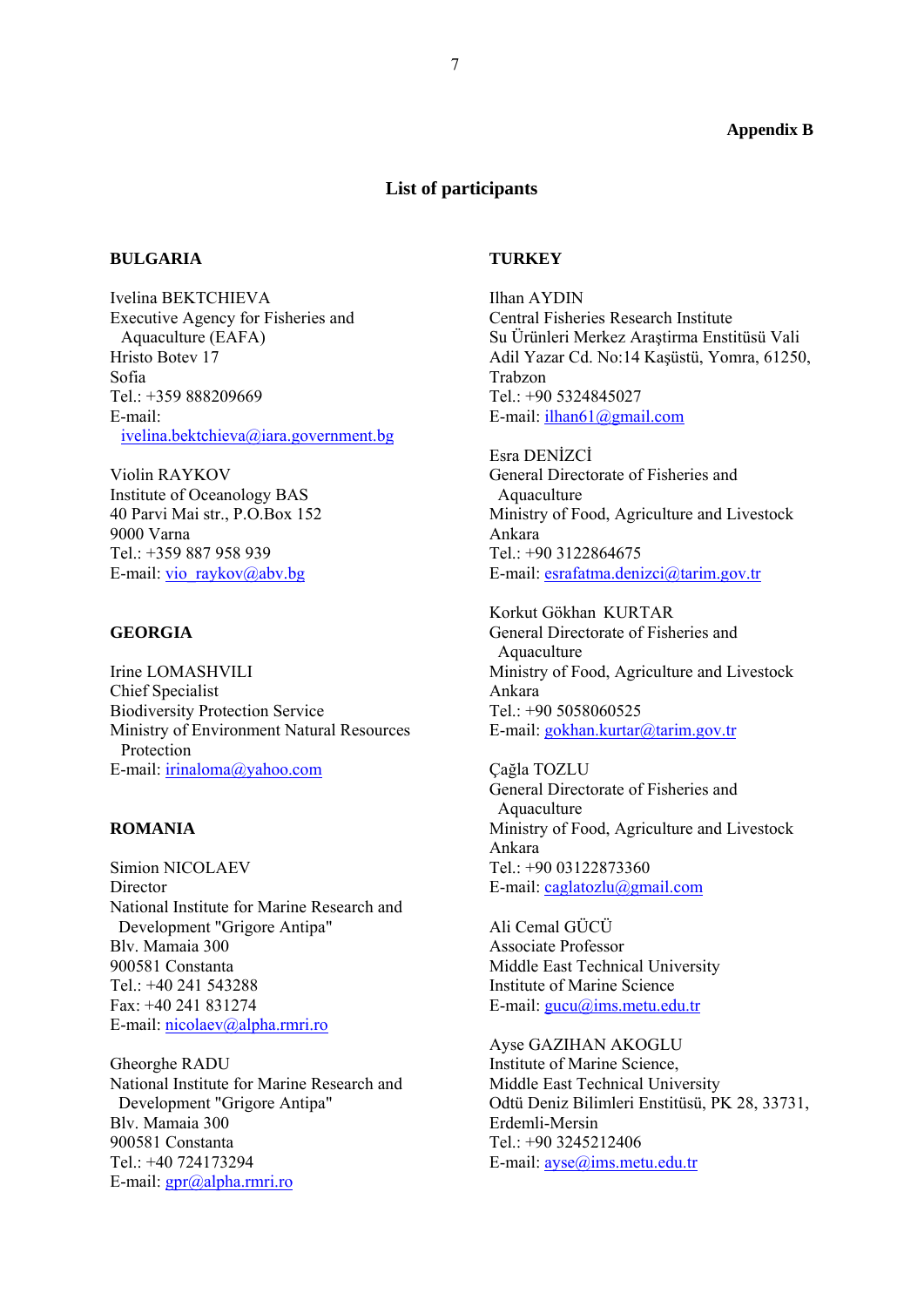Baris SALIHOGLU Institute of Marine Science, Middle East Technical University Odtü Deniz Bilimleri Enstitüsü, PK 28, 33731, Erdemli-Mersin Tel.: +90 3245212406 E-mail: baris@ims.metu.edu.tr

Erdinç AYDIN Central Fisheries Research Institute Su Ürünleri Merkez Araştirma Enstitüsü Vali Adil Yazar Cd. No:14 Kaşüstü, Yomra, 61250, Trabzon Tel $\cdot$  +90 4623411053-210 E-mail: erdiaydin54@gmail.com

Büket Buşra DAĞTEKİN Central Fisheries Research Institute Su Ürünleri Merkez Araştirma Enstitüsü Vali Adil Yazar Cd. No:14 Kaşüstü, Yomra, 61250, Trabzon Tel $\cdot$  +90 4623411053/316 E-mail: buketgozu@gmail.com

Murat DAĞTEKİN Central Fisheries Research Institute Su Ürünleri Merkez Araştirma Enstitüsü Vali Adil Yazar Cd. No:14 Kaşüstü, Yomra, 61250, Trabzon Tel.: +90 4623411053/210 E-mail: muratdagtekin998@gmail.com

Göktuğ DALGIÇ Recep Tayyip Erdoğan University Fisheries Faculty of RTEU Zihni Derin Campus Rize Tel.: +90 5057016577 E-mail: goktugdalgic@hotmail.com

Ertug DUZGUNES KTU Faculty of Marine Science 61530 Trabzon Tel.: +90 5326338367 E-mail: ertugduzgunes@gmail.com

Mustafa ZENGIN Central Fisheries Research Institute Su Ürünleri Merkez Araştirma Enstitüsü Vali Adil Yazar Cd. No:14 Kaşüstü, Yomra, 61250, Trabzon Tel.: +90 4623411053 E-mail: muze5961@gmail.com

## **UKRAINE**

Oleksiy CHERNENKO State Agency of Fisheries of Ukraine 45a, Artema str., 04053, Kyiv Tel.: +380 444862886 E-mail: alexchern@meta.ua

Vladyslav SHLYAKHOV

Head of Department of Azov-Black Sea, Oceanic Marine Living Resources and Oceanography, Ph.D - Biology (Ichtyology), Southern Scientific Research Institute of Marine Fisheries and Oceanography (YugNIRO) E-mail: vladshlyahov@rambler.ru

# **EUROPEAN UNION**

Anna MANOUSSOPOULOU Fisheries Conservation and Control in the Mediterranean and Black Sea Directorate General for Maritime Affairs and Fisheries European Commission of the European Union 200 rue de la Loi - J 99, 1049 Bruxelles E-mail: anna.manoussopoulou@ec.europa.eu

## **GFCM Secretariat**

Miguel BERNAL Fisheries Resources Officer Food and Agriculture Organization of the United Nations (FAO) Fisheries and Aquaculture Department Palazzo Blumenstihl, Via Vittoria Colonna, 1 00193, Rome, Italy Tel.: +39 06 57056537 E-mail:  $miguel.bernal@fao.org$ 

Marcelo VASCONCELLOS Consultant Food and Agriculture Organization of the United Nations (FAO) Fisheries and Aquaculture Department Via Vittoria Colonna 1 00193 Rome, Italy E-mail: mvalternativo@gmail.com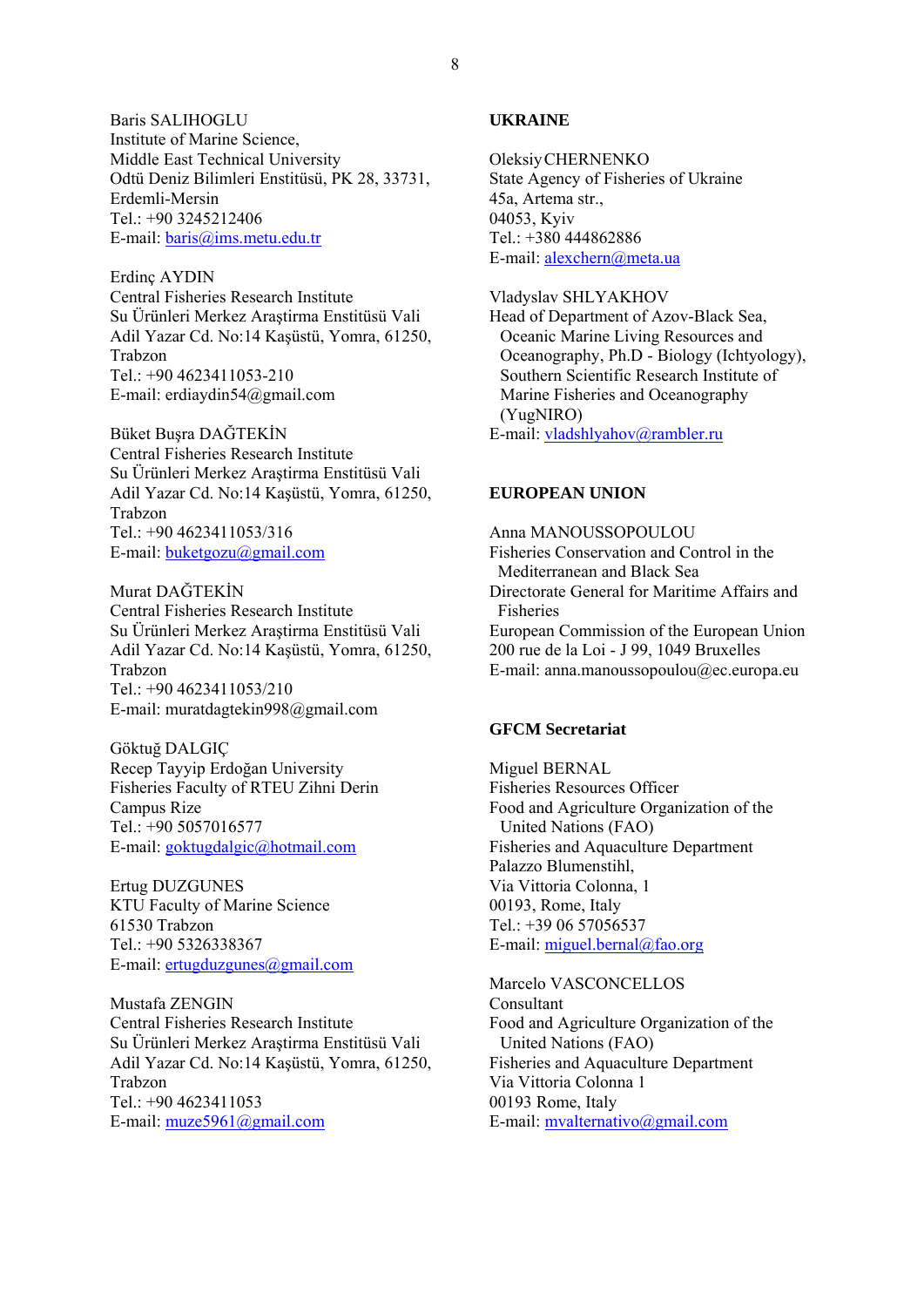### **Appendix C**

**Minimal structure, criteria and measures for multiannual management plans for turbot fisheries in the Black Sea** 

#### **1. Scope of the plan**

A definition of the area covered by the plan (the *Black Sea, GSA 29*) as well as the fisheries and species concerned (target and associated species) is needed.

### **Fisheries**

#### *Target fisheries*

Bottom set gillnet

*Other fisheries affecting turbot* 

- Bottom trawl
- Rapana beam trawl and dredges
- Hydraulic dredges (venus)
- Midwater trawls
- Longlines for dogfish

#### **Species**

#### *Target species*

Turbot (*Psetta maxima*). The structure of the turbot population in the Black Sea is uncertain (limit between populations, degree of mixing/independency). However, ecology, biology and fishing gears are similar throughout all the Black Sea and similar issues exist in the different areas, including high fishing pressure (high fishing effort, overfishing and indirect mortality e.g. bycatch) and high IUU fishing pressure due to its economic value. A main research priority should be to improve knowledge on the population structure, but this should not prevent the set-up of a common management framework.

*Associated species (bottom set gillnet fishery)* 

- Cetaceans
- Picked dogfish
- Thomback ray
- Common stingray

## **2. Objectives**

Two options could be considered: a common subregional management plan or a common management plan structure to be implemented through national management plans. Any discrepancies with national legislations should be evaluated.

Following the GFCM guidelines on management plans (GFCM/36/2012), and in accordance with the established roadmap to fight IUU fishing, the regional plan should consider in particular the following options:

 To counteract and/or to prevent overfishing (both direct and indirect e.g. by-catch) with a view to ensuring the sustainable economic viability of fisheries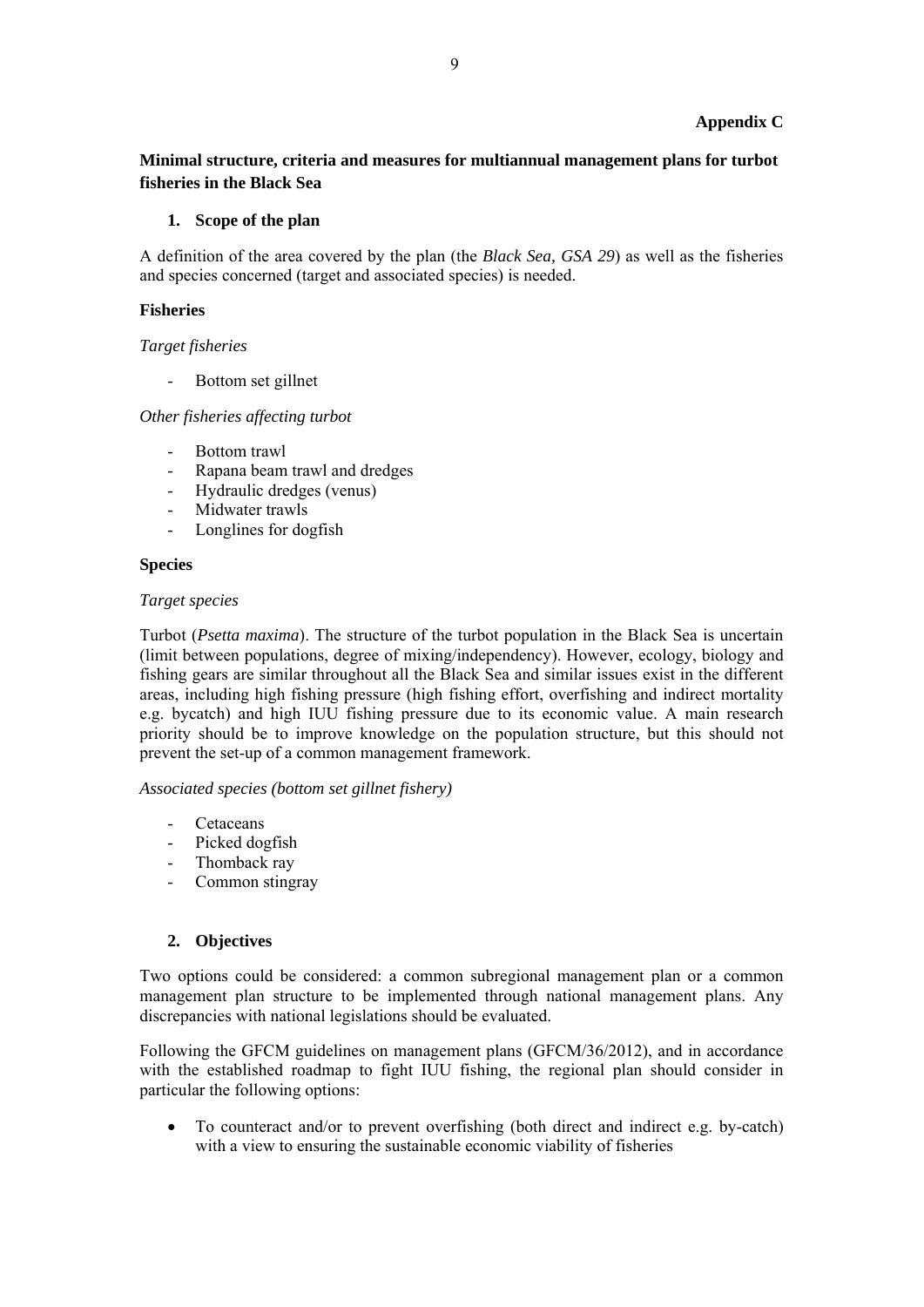- To restore, to the extent possible, the size of Black Sea turbot stocks at least at levels that can produce the maximum sustainable yield
- To guarantee a low risk for stocks of the associated species to fall outside safe biological limits
- To reduce the extent of IUU fishing on turbot
- To ensure the protection of biodiversity in order to avoid undermining ecosystems structure and functioning

#### **Operational objectives**

The plan should define, for each agreed objective, specific operational objectives that can have a practical interpretation, clearly describe the expected outcomes and be measured with indicators. For example:

#### **Objective**

To restore, to the extent possible, the size of Black Sea turbot stocks at least at levels that can produce the maximum sustainable yield

#### *Operational objective*

- To restore the biomass of turbot above agreed precautionary biological reference points (e.g.  $B > B<sub>target</sub>$ ).

In the case that SAC has accepted different assessments for different areas, all accepted assessments should comply with this operational objective.

#### Objective

To counteract and/or to prevent overfishing (both direct and indirect e.g. by-catch) with a view to ensuring the sustainable economic viability of fisheries

#### *Operational objective*

- To maintain fishing mortality within agreed precautionary fishing mortality reference points (e.g.  $F < F_{\text{target}}$ )

In the case that SAC has accepted different assessments for different areas, all accepted assessments should comply with this operational objective. In the absence of an accepted assessment or fishing mortality reference point, a precautionary limit should be established.

#### Objective

To guarantee a low risk of stocks for associated species to fall outside safe biological limits

#### *Operational objective*

To keep fishing mortality of associated species at levels that allow them to be within safe biological limits

#### Objective

To reduce the extent of IUU fishing on turbot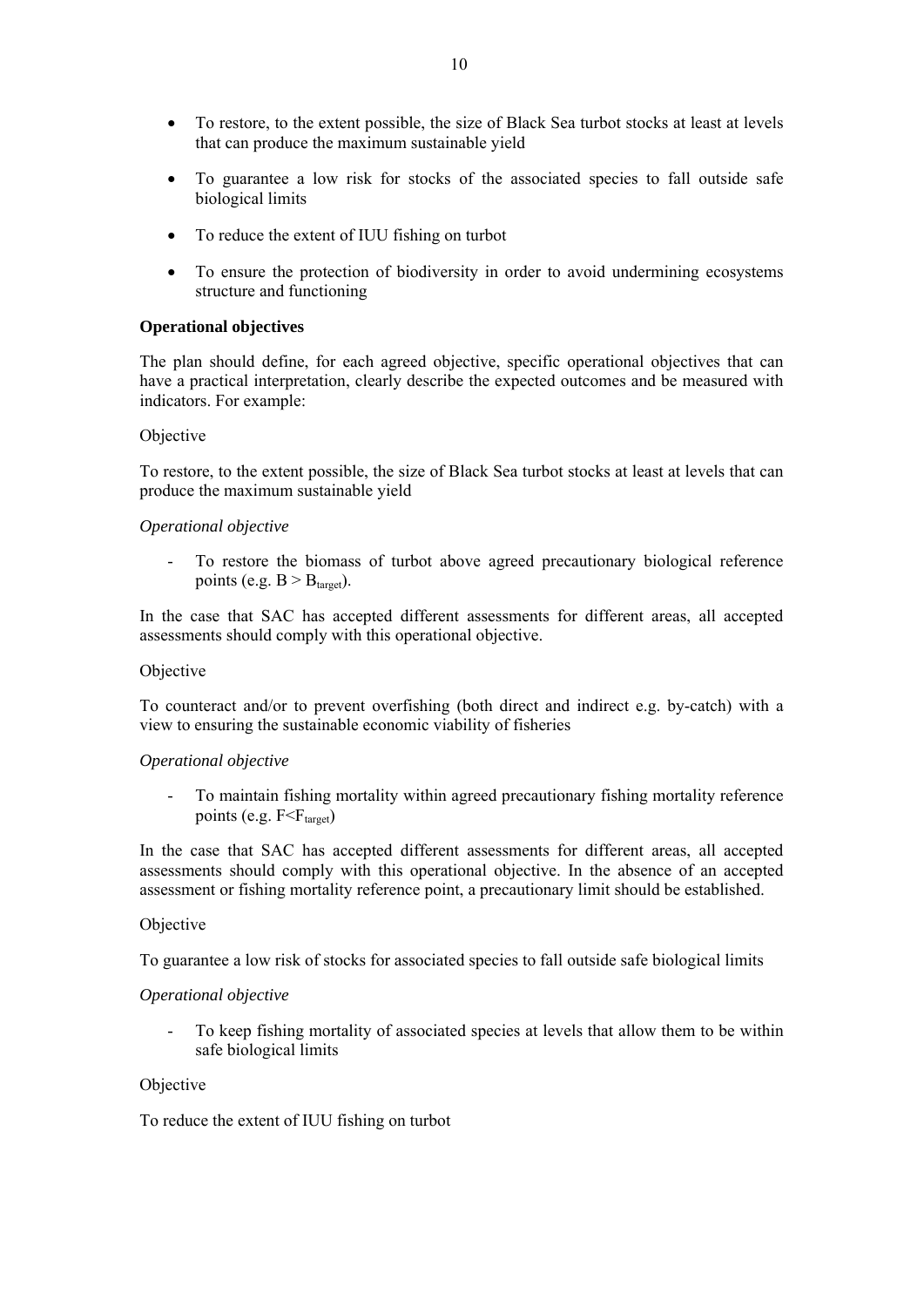#### *Operational objective*

- To implement as a priority the actions set in the Roadmap to fight IUU fishing in the Black Sea<sup>1</sup> (reference) which are of relevance for turbot fisheries
- To develop specific cooperation (including in the exchange of information, training, port State measures) at Black Sea scale regarding the control of the turbot fishery

### Objective

To ensure the protection of biodiversity in order to avoid the undermining of ecosystems structure and functioning

#### *Operational objective*

- To decrease discards of commercial and non-commercial species by  $(x)$ % in (y) years
- To decrease the incidental catch of protected and endangered species
- To reduce the amount of lost fishing gear and cage nets $\langle$

## **3. Indicators and reference points**

The indicators and reference points accepted by the SAC should be used in the management plan.

In situations where stock biomass is used as indicator of status of the stock, the following reference points could be used:

B<sub>lim</sub>: a biomass level which is considered undesirable and which management actions should avoid with high probability.

B<sub>threshold</sub>: a threshold level of biomass established to reduce the probability that the limit reference point will be exceeded.

 $B<sub>target</sub>: B<sub>msvv</sub>$  as a possible target reference point.

Spawning stock biomass: ratio between the spawning stock biomass and the total biomass.

In situations where fishing mortality is used as an indicator of fishing pressure, the following reference point could be used:

 $F_{0,1}$ : The fishing mortality rate at which the slope of the yield-per-recruit curve is only onetenth the slope of the curve at its origin.

<sup>1</sup> Roadmap elaborated in the "Joint GFCM-BSC Workshop on IUU Fishing in the Black Sea", Istanbul, Turkey, 25-27 February 2013.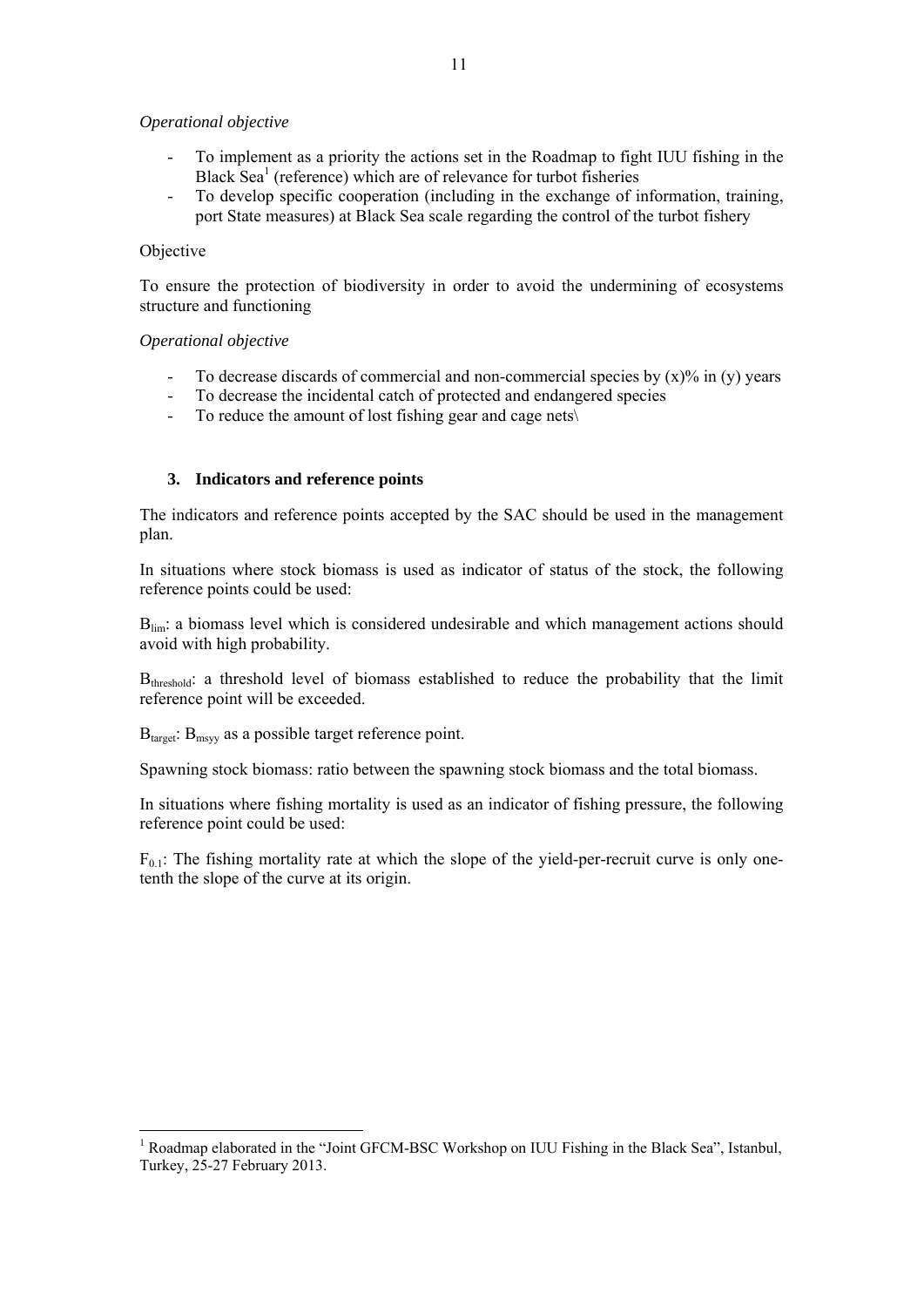Concerning the objective of ensuring the protection of biodiversity to avoid undermining ecosystem's structure and functioning, the following indicators and references points could be used:

| <b>Indicator</b>                                                    | Reference point                                                              |
|---------------------------------------------------------------------|------------------------------------------------------------------------------|
| Discard rate of undersized turbot and<br>associated species $(\% )$ | <b>Historical</b><br>Trend $(\%$ over time)                                  |
| Bycatch of protected/endangered species                             | <b>Historical</b><br>Trend (% over time)                                     |
| Lost and abandoned                                                  | of<br>number<br>Recovery of a<br>lost/abandoned gears<br>Trend (% over time) |

## *Indicators for environmental and other anthropogenic effects on the fishery*

Considering the relevance of external impacts on the performance of fisheries management, the plan should indicate a set of indicators to be monitored in connection to known environmental and other anthropogenic effects on the stocks. For turbot, the following indicators of environmental status are considered as important:

- Water temperature in the spawning period
- Water temperature stratification
- Spatial extent of hypoxia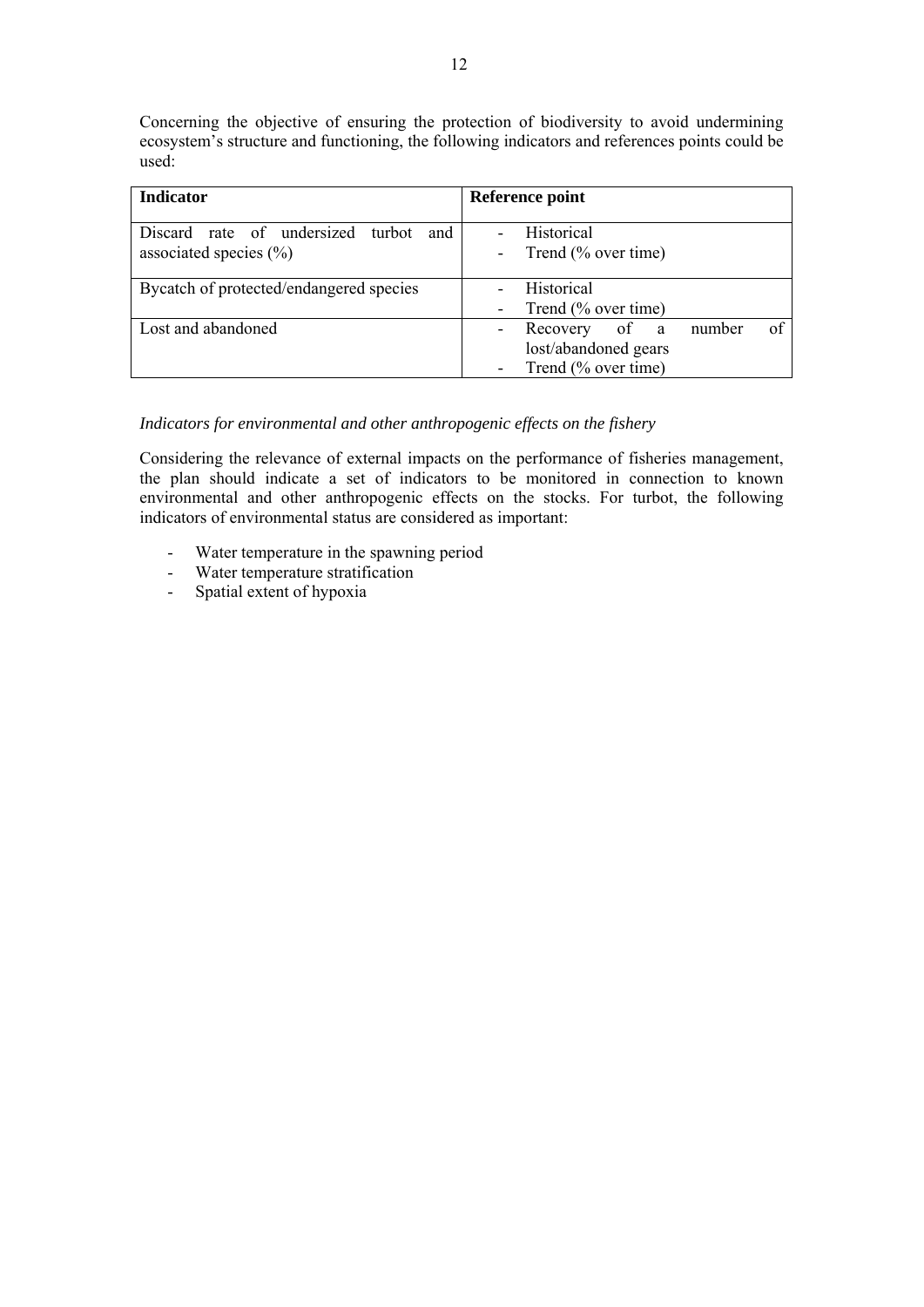## **4. Fisheries management measures**

In order to reach the objectives of the management plan, and without prejudice to stricter measures adopted nationally, countries should consider the adoption of the following minimum conservation measures for the turbot fisheries covered by this plan.

| <b>Management</b> tools       | <b>Potential measures</b>                                                                                                                      | <b>Rank (effectiveness)</b>                    |
|-------------------------------|------------------------------------------------------------------------------------------------------------------------------------------------|------------------------------------------------|
| Spatial restrictions          | Areas restricted to trawling                                                                                                                   | High                                           |
|                               | Areas restricted to gillnet fisheries                                                                                                          | High                                           |
|                               | Areas restricted to other fisheries catching turbot as                                                                                         | High                                           |
|                               | by-catch<br>No-take areas                                                                                                                      | Medium (because no-takes<br>are usually small) |
| Temporal<br>restrictions      | Close fishery during spawning season. If similar<br>spawning season occur in different areas, a<br>common closed season should be established. | High                                           |
| Gear restrictions             | Maximum length and height of gillnets                                                                                                          | Medium                                         |
|                               | Hanging ratios of gillnets                                                                                                                     | High (cetacean bycatch)                        |
|                               | Minimum mesh size for gillnets                                                                                                                 | High                                           |
|                               | By-catch reduction devices for beam trawl and                                                                                                  | Low<br>High (cetacean by-catch)                |
|                               | bottom trawl<br>Maximum monofilament or twine diameter in<br>bottom set gillnets of 0.5 mm (not implemented in<br>Ukraine)                     |                                                |
|                               | Limit the overall capacity of the authorized fleet                                                                                             | High                                           |
| <b>Effort restrictions</b>    | Number of days/ hours at sea                                                                                                                   | Medium                                         |
| Minimum size                  | Minimum size 45 cm TL (Ukraine 35 cm SL)                                                                                                       | High                                           |
|                               | Minimum sizes should be established for:                                                                                                       | High                                           |
|                               | Picked dogfish <sup>1</sup><br>Thomback ray<br>Common stingray                                                                                 |                                                |
| Participatory<br>restrictions | Adoption of special authorizations for turbot<br>fishing                                                                                       | High                                           |
| Others                        | Catch restrictions (e.g. TAC or limit)<br>By-catch<br>restrictions<br>(e.g.<br>maximum                                                         | Medium (high IUU catches)                      |
|                               | number or weight of turbot allowed to be                                                                                                       | Medium                                         |
|                               | caught as by-catch)<br>Restocking                                                                                                              | High                                           |

1. Currently minimum sizes for picked dogfish have been defined in Ukraine (85 cm SL), Romania (120 cm TL), Bulgaria (90 cm TL).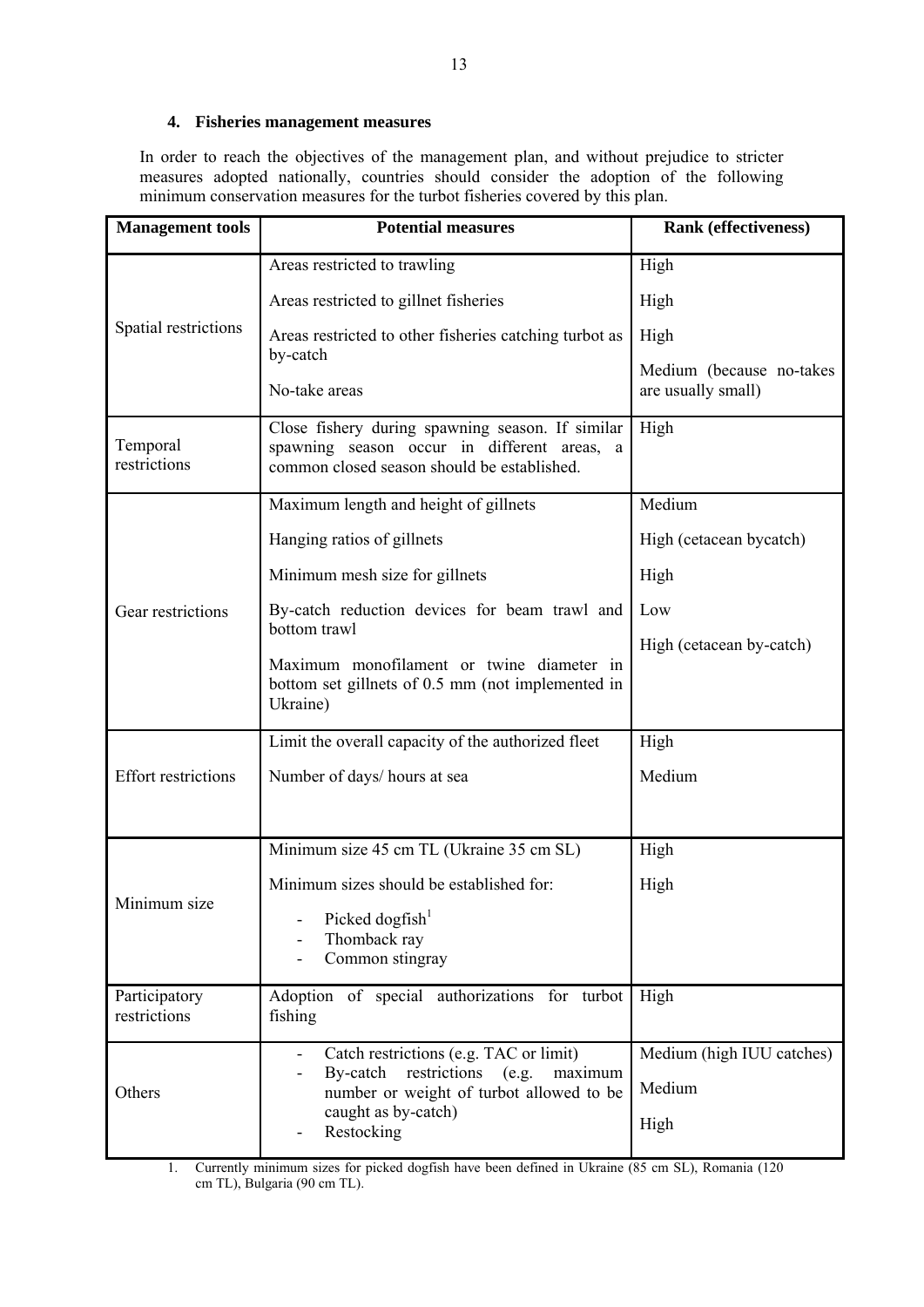# **5. Decision rules**

Management plans will include decision rules with pre-agreed measures to be adopted under different conditions of the stock in relation to agreed biological reference points. The specific technical measures to be adopted under each stock status scenarios are to be defined in appropriate national and subregional working groups, taking into account the socioeconomic impacts of the proposed measures.

# **6. Scientific monitoring**

The Scientific Advisory Committee (SAC) of the GFCM should be responsible for advice on the status of stocks and economic indicators of fisheries, taking into account the work performed by its subsidiary bodies. The Working Group of the Black Sea should oversee the implementation of the management plan.

Adequate and periodic scientific monitoring of fisheries (including socioeconomic indicators) and exploited stocks at the national level should be ensured so that SAC is in a position to provide scientific advice.

In line with the roadmap to fight IUU fishing, the management plan should develop and agree on standard methodologies to evaluate illegal, unreported and unregulated catches in support of stock assessments.

# **7. Research priorities to improve the assessment and management of fisheries**

- Stock identification
- Improving data collection, especially for small-scale fisheries
- Estimation of by-catch, discard and IUU catches
- Improvement of the selectivity of the fishery, including more ecosystem friendly fishing gears
- Cooperation among countries and Black Sea Commission
- Assessment of the socioeconomic importance of the fisheries and of the socioeconomic impacts of the proposed measures in the management plan, both at the national and regional level

# **8. Fisheries monitoring, control and surveillance**

To ensure compliance with the measures to be adopted in the management plan, the following actions should be implemented:

- Concerned Parties should make efforts to implement GFCM recommendations related to MCS, including those listed below:
- Vessel information submitted to the GFCM Regional Fleet Register
- Record of fishing vessels larger than 15 metres authorized to fish in the GFCM area
- Satellite-based VMS required for vessels >15 meters authorized to fish in the GFCM area.
- Required submission of data on vessels engaged in IUU fishing (IUU Vessel List)
- Required logbook for vessels exceeding 15 meters authorized to fish in GFCM area. The logbook should register the quantities of each species caught and kept on board, above 50 kg in live weight
- Adoption of Port State measures to prevent, deter and eliminate IUU fishing.

These obligations are already in place for the GFCM Members but the possibility that some of them are used in the management plan for turbot by Members and non-Members of the GFCM should be explored.